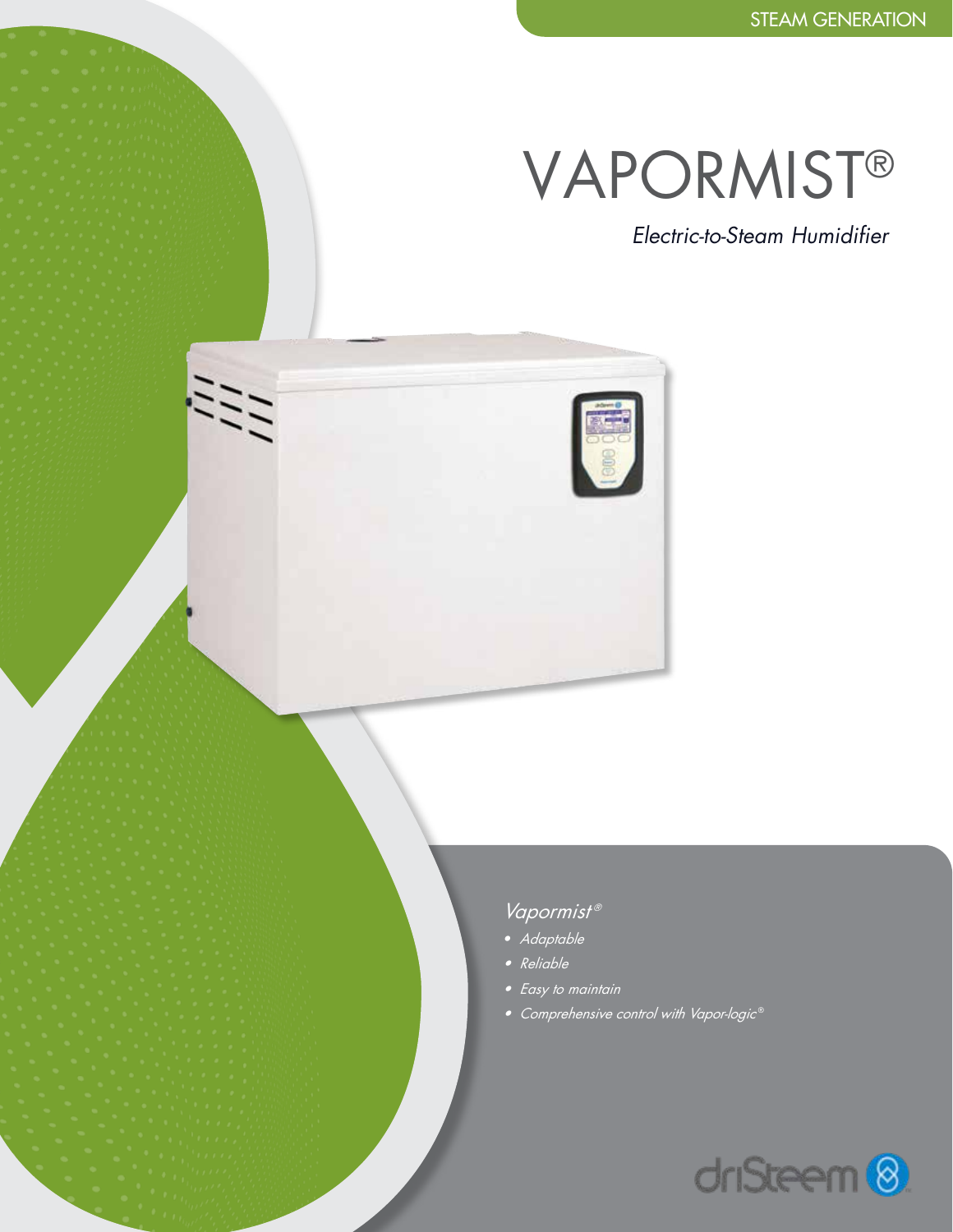

#### **VAPORMIST HUMIDIFIER**

*Vapormist humidifiers use heat caused by electrical resistance in submerged heating elements to boil fill water into steam. Vapormist is compatible with all water types and numerous dispersion options, including matching Space Distribution Units that can be mounted remotely or on top of the Vapormist, as shown above.*

#### VAPORMIST ELECTRIC-TO-STEAM HUMIDIFICATION

The Vapormist humidifier is a compact, cabinet-style unit compatible with all water types (tap, softened, deionized, reverse osmosis) and numerous dispersion options. Installation is a snap — just attach the frame to a supporting structure and connect electrical and water services.

Available matching Space Distribution Units disperse steam with no visible vapor trail, making Vapormist ideal for use in finished spaces.

#### WHY CHOOSE VAPORMIST

#### **VERSATILE**

- Uses tap, softened, or RO/DI water
- Capacity from 6 to 102 lbs/hr (2.7 to 46 kg/h), link up to 16 units for capacity up to 1632 lbs/hr (740 kg/h)
- Disperses steam through ductwork with dispersion tubes or panels, or directly into a room with a Space Distribution Unit (SDU) mounted remotely or on top of the Vapormist

#### **FLEXIBLE**

- Control to ±3% RH
- On-off or time-proportioned (TP) control for application control in most environments; solid-state relay (SSR) option for tight control
- Electronically monitored water level ensures safe and reliable operation

#### **EASY TO MAINTAIN**

- Removable cover allows easy access to evaporating chamber and electrical connections
- Softened water significantly reduces maintenance requirements
- End-of-season autodrain minimizes microbial growth
- User-adjustable water skimmer skims off floating minerals
- Controller-operated drain and flush removes precipitated minerals from evaporating chamber
- Constant thermal expansion and contraction of heating elements continuously sheds mineral buildup

#### **COMPREHENSIVE CONTROL WITH VAPOR-LOGIC**

Vapormist with Vapor-logic sets new standards for control in electric steam humidification:

- Interoperability allows communication with building automation systems via Modbus or with optional BACnet or LonTalk protocols.
- Safety presets initiate fill and drain cycles and keep the humidifier cool and safe if sensed conditions, though unlikely, could be hazardous.
- Web-enabled control allows you to set up, view, and adjust humidifier functions via Ethernet, either directly or remotely through a network.

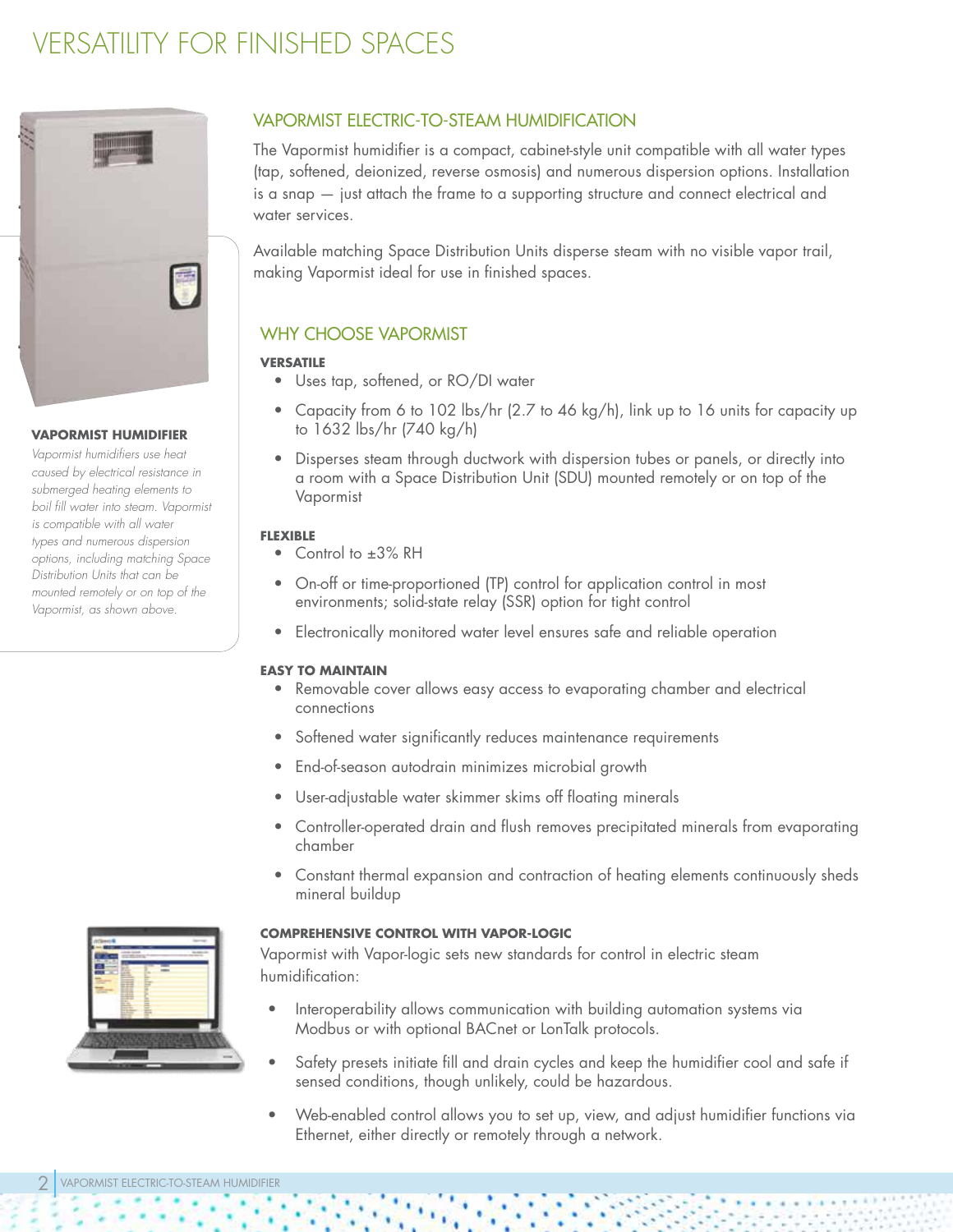## SPECIFICATIONS

#### Table 3-1:

|  | Vapormist capacities, electrical specifications, and weights |  |
|--|--------------------------------------------------------------|--|
|  |                                                              |  |

| VM<br>model<br>steam capacity | Maximum |              | Current draw (amps)      |                          |                          |                          |                          |                                 |                                 |                          |                          |           | Weights ‡         |           |    |     |    |
|-------------------------------|---------|--------------|--------------------------|--------------------------|--------------------------|--------------------------|--------------------------|---------------------------------|---------------------------------|--------------------------|--------------------------|-----------|-------------------|-----------|----|-----|----|
|                               |         | Single-phase |                          |                          |                          |                          | Three-phase              |                                 |                                 |                          |                          | Shipping  |                   | Operating |    |     |    |
| kW                            | lbs/hr  | kg/h         | <b>120V</b>              | 208V*                    | 240V*                    | <b>277V</b>              | 480V† 600V†              |                                 | 208V*                           | 240Vt                    | 277V                     | 480V†     | 600Vt             | lbs       | kg | lbs | kg |
| $\overline{2}$                | 6       | 2.7          | 16.7                     | 9.6                      | 8.3                      | 7.2                      | 4.2                      | 3.3                             | $\qquad \qquad -$               |                          | $\qquad \qquad -$        |           | $\qquad \qquad -$ | 80        | 36 | 95  | 43 |
| 4                             | 12      | 5.4          | 33.3                     | 19.2                     | 16.7                     | 14.4                     | 8.3                      | 6.7                             | $16.7**$                        | $14.4***$                | 12.5                     | $7.2**$   | $5.8**$           | 80        | 36 | 95  | 43 |
| 6                             | 18      | 8.2          |                          | 28.8                     | 25.0                     | 21.7                     | 12.5                     | 10.0                            | $25.0**$                        | $21.7**$                 | 18.8                     | $10.8**$  | $8.7**$           | 88        | 40 | 122 | 55 |
| 8                             | 24      | 10.9         | $\overline{\phantom{0}}$ | 38.5                     | 33.3                     | 28.9                     | 16.7                     | 13.3                            | $33.3**$                        | $28.9**$                 | 25.0                     | $14.4**$  | $11.5***$         | 88        | 40 | 122 | 55 |
| 10                            | 30      | 13.6         |                          | $\qquad \qquad -$        | 41.7                     | 36.1                     | 20.8                     | 16.7                            | $29.1**$                        | $25.3**$                 | 21.9                     | $12.6***$ | $10.1**$          | 93        | 42 | 139 | 63 |
| 12                            | 36      | 16.3         | $\overline{\phantom{0}}$ | $\overline{\phantom{0}}$ | $\overline{\phantom{0}}$ | 43.3                     | 25.0                     | 20.0                            | 33.3                            | 28.9                     | 25.0                     | 14.4      | 11.5              | 93        | 42 | 139 | 63 |
| 14                            | 42      | 19.1         | $\overline{\phantom{0}}$ | $\qquad \qquad -$        | $\qquad \qquad -$        |                          | 29.2                     | 23.3                            | 38.9                            | 33.7                     | 29.2                     | 16.8      | 13.5              | 93        | 42 | 139 | 63 |
| 16                            | 48      | 21.8         | $\overline{\phantom{0}}$ |                          | $\overline{\phantom{0}}$ | $\overline{\phantom{0}}$ | 33.3                     | 26.7                            | 44.4                            | 38.5                     | 33.3                     | 19.2      | 15.4              | 93        | 42 | 139 | 63 |
| 21                            | 63      | 28.6         |                          | $\qquad \qquad -$        | $\qquad \qquad -$        |                          | 43.8                     | 35.0                            | $\overline{\phantom{0}}$        | $\qquad \qquad -$        | 43.8                     | 25.3      | 20.2              | 95        | 43 | 152 | 69 |
| 25                            | 75      | 34.0         | $\overline{\phantom{0}}$ | $\overline{\phantom{0}}$ |                          |                          | $\overline{\phantom{0}}$ | 41.7                            |                                 | $\overline{\phantom{0}}$ |                          | 30.1      | 24.1              | 95        | 43 | 152 | 69 |
| 30                            | 90      | 40.9         | $\overline{\phantom{0}}$ | $\qquad \qquad -$        | $\qquad \qquad -$        |                          | $\overline{\phantom{m}}$ | $\hspace{0.1mm}-\hspace{0.1mm}$ | $\hspace{0.1mm}-\hspace{0.1mm}$ |                          | $\qquad \qquad -$        | 36.1      | 28.9              | 101       | 46 | 156 | 71 |
| 34                            | 102     | 46.3         | $\overline{\phantom{0}}$ |                          |                          |                          |                          |                                 |                                 |                          | $\overline{\phantom{0}}$ | 40.9      | 32.7              | 101       | 46 | 156 | 71 |

On 208V/240V/single-phase/three-wire and on 208V/three-phase/four-wire supplies, the neutral line provides a separate 120V circuit for the SDU fan unit.

\*\* For wire sizing, the highest leg draw is shown due to current imbalance.

† Add the following to Vapormist weights if using an SDU option (these weights are for additional control components housed within the Vapormist cabinet):

– SDU-I: 12 lbs (5.5 kg) (SDU-I shipping weight is 68 lbs [31 kg])

– SDU-E: 9 lbs (4 kg) (SDU-E shipping weight is 61 lbs [28 kg])

‡ Add the following if using the SSR option:

– For single-phase or three-phase models drawing less than 32.7 amps, add 2 lbs (1 kg)

– For three-phase models drawing more than 32.7 amps, add 4 lbs (2 kg)

All Vapormist models operate at 50/60 Hz.



Discover how building owners and developers can leverage humidification as a competitive advantage.

*Scan the QR code with your smart phone or visit [www.dristeem.com/resources-for-contractors](http://www.dristeem.com/resources-for-contractors)*